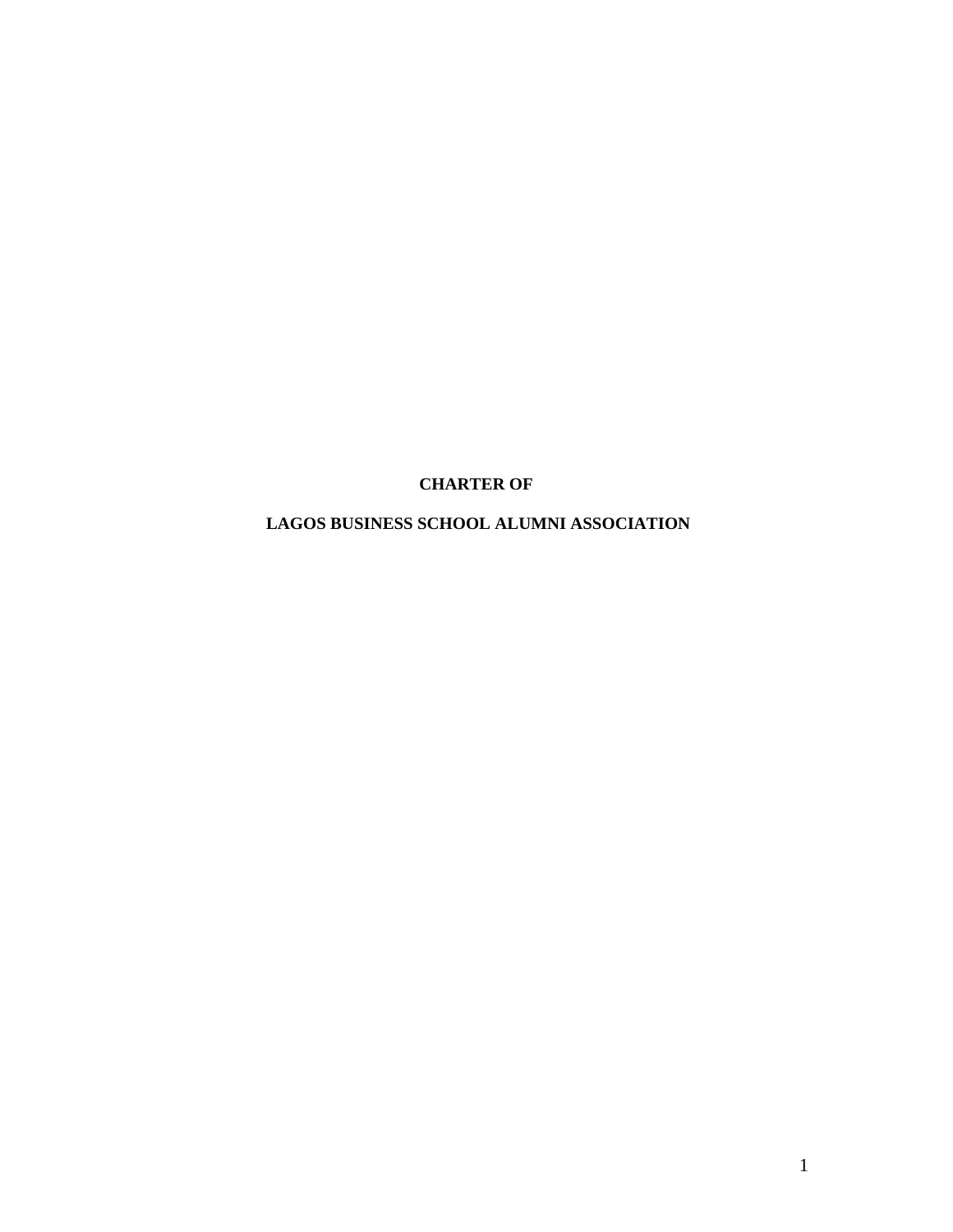### **SECTION I: NAME, STATUS & AIMS**

Article 1: Name Article 2: Status

- Article 3: Aims
- 

# **SECTION II: MEMBERSHIP**

- Article 4: Beliefs of LBS
- Article 5: Membership
- Article 6: Membership Benefits

### **SECTION III: GOVERNANCE**

- Article 7: Governing Structure
- Article 8: The Executive Council
- Article 9: The Governing Council
- Article 10: Class Sets
- Article 11: Zonal Groups
- Article 12: Special Interest/Affinity Groups
- Article 13: Committees

### **SECTION IV: OFFICERS OF THE ASSOCIATION**

- Article 14: The President of the Association<br>Article 15: The Vice President
- The Vice President
- Article 16: The Secretary
- Article 17: Other Executive Council Members
- Article 18: Nominations & Election Procedures<br>Article 19: Resignation of Office
- Resignation of Office

### **SECTION V: FINANCE**

Article 20: Finance

### **SECTION VI: MISCELLANEOUS**

- Article 21: Dispute Resolution
- Article 22: Amendment of Constitution
- Article 23: Interpretation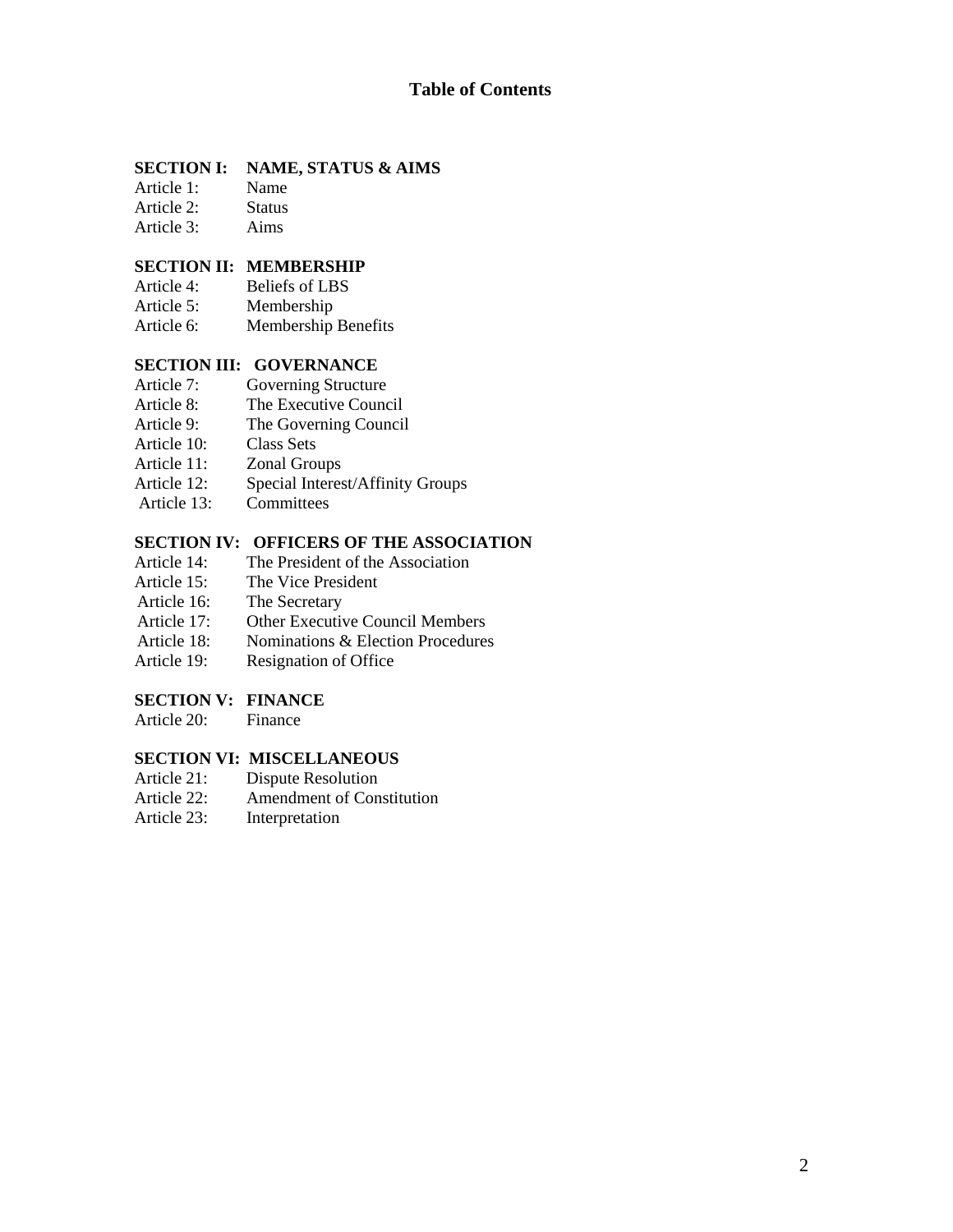### **CHARTER OF THE LAGOS BUSINESS SCHOOL ALUMNI ASSOCIATION**

WE, THE ALUMNI OF THE LAGOS BUSINESS SCHOOL, HAVING AGREED TO PROMOTE THE AIMS AND OBJECTIVES OF THE LAGOS BUSINESS SCHOOL; ENCOURAGE THE DEVELOPMENT OF RESEARCH AND LEARNING OF MANAGEMENT; CONTRIBUTE TO THE UPLIFTMENT OF SOCIETY, PROMOTE ETHICAL CONDUCT, FORGE STRONGER RELATIONSHIP AND TIES AMONG THE ALUMNI OF THE SCHOOL; AND MAKE LAGOS BUSINESS SCHOOL AND ITS ACTIVITIES BETTER KNOWN, DO HEREBY MAKE & GIVE TO OURSELVES THE FOLLOWING CHARTER WHICH SHALL GOVERN OUR AFFAIRS.

### **SECTION I: NAME, STATUS & AIMS**

#### **Article 1: Name**

The name of the Association shall be "**Lagos Business School Alumni Association"**.

#### **Article 2: Status**

The Lagos Business School Alumni Association [LBSAA] is a constituent part of the Lagos Business School of Pan-Atlantic University; Lagos. It has no separate legal personality.

#### **Article 3: Aims**

The Aims of the Lagos Business School Alumni Association are to: -

- 1. **Promote** continuing education for its members, and forge stronger relationships among them.
- 2. **Support** LBS in its aims and objectives.
- 3. **Render** service to society, especially in public and privatemanagement.
- 4. **Adopt** such other objectives as may be in the interest of the Association and LBS.

#### **Article 4: Beliefs of Lagos Business School**

The beliefs of the Lagos Business School are stated in Appendix 1 of this constitution. All members who aspire to hold positions in the governance of the Alumni Association are expected to adhere to these.

#### **SECTION II: MEMBERSHIP**

#### **Article 5: Membership**

#### **5.1 Categories of Membership**

There shall be the following categories of membership of the Association –

| a) | Member:              | being a member within the meaning of Article 5.2 of<br>this Constitution                                                                                   |
|----|----------------------|------------------------------------------------------------------------------------------------------------------------------------------------------------|
|    | b) Financial Member: | being a member who has paid his current subscription or<br>dues in accordance with the rules of the Association.                                           |
|    | c) Honorary Member:  | being a person who is deemed by the Governing Council<br>to be worthy of the honour of becoming a member of the<br>Association, and has been so appointed. |

#### **5.2 Eligibility**

Any person who has satisfactorily completed an Executive or Degree Programme at LBS;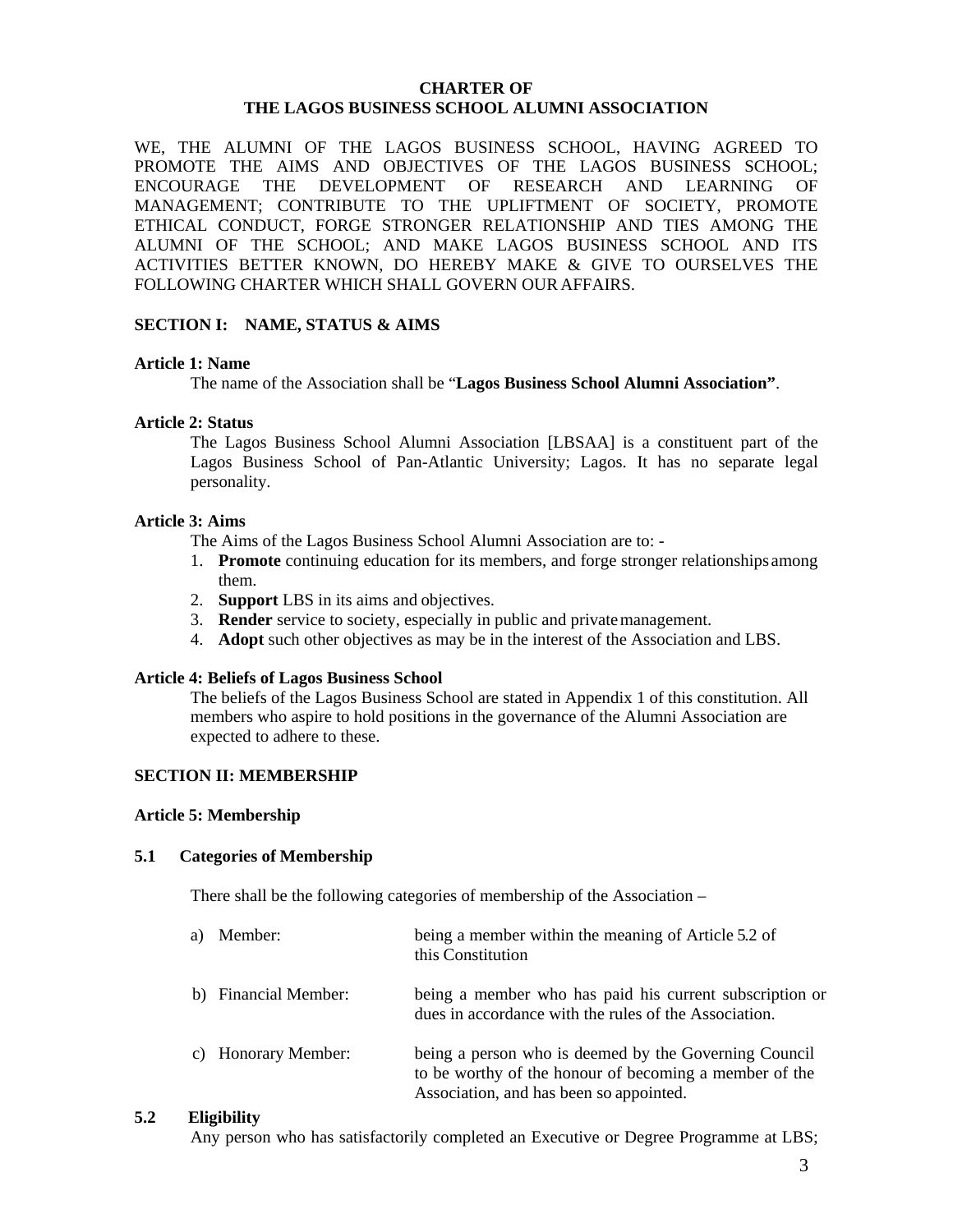or who is, or had at any time been a full-time faculty member of LBS is eligible to be a member of LBS Alumni Association.

### **5.3 Register of Members**

The Alumni Director shall always maintain an up to date Register of members as at the beginning of the Alumni year. **The Alumni year shall run from January to December.**

### **5.4 Resignation of a Member**

A member may at any time resign his membership of the Association by **delivering** a written instrument to that effect addressed to the Secretary of the Association.

### **5.5 Suspension of a Member**

Where the Executive Council determines that a member has violated any part of the provisions of the constitution and warrants suspension, such a member shall be notified and given the opportunity to present his or her defence before a disciplinary committee. Where it is determined that the member is still in violation after the hearing, such a member shall be suspended for a period not exceeding one year at any one time.

### **5.6 Termination of Membership**

Where the Executive Council determines that a member has violated any part of the provisions of the constitution that warrants termination of his or her membership, such a member shall be notified and given the opportunity to present his or her defence before a disciplinary committee. Where it is determined that the member is still in violation after the hearing, the membership of such a member shall be terminated.

### **Article 6: Membership Benefits**

The Association shall from time to time determine special privileges for members and shall have the absolute discretion to restrict these privileges to any member or category of members as provided in Article 5.1 of this Constitution.

# **SECTION III: GOVERNANCE**

#### **Article 7: GOVERNING STRUCTURE**

The constituent bodies of the Association shall be as follows: -

- 1. The Executive Council
- 2. The Governing Council
- 3. Class Sets
- 4. Zonal Groups
- 5. Affinity Groups

### **Article 8: THE EXECUTIVE COUNCIL**

#### **8.1 Roles & Responsibilities**

The Executive Council is the executive organ of the Governing Council and shall be responsible for the management of the affairs of the Association and matters concerning LBSAA.

### **8.1 Composition of the Executive Council**

The Executive Council shall be composed of the following: -

- 8.1.1 The President of the Association
- 8.1.2 The Vice President of the Association
- 8.1.3 The Secretary of the Association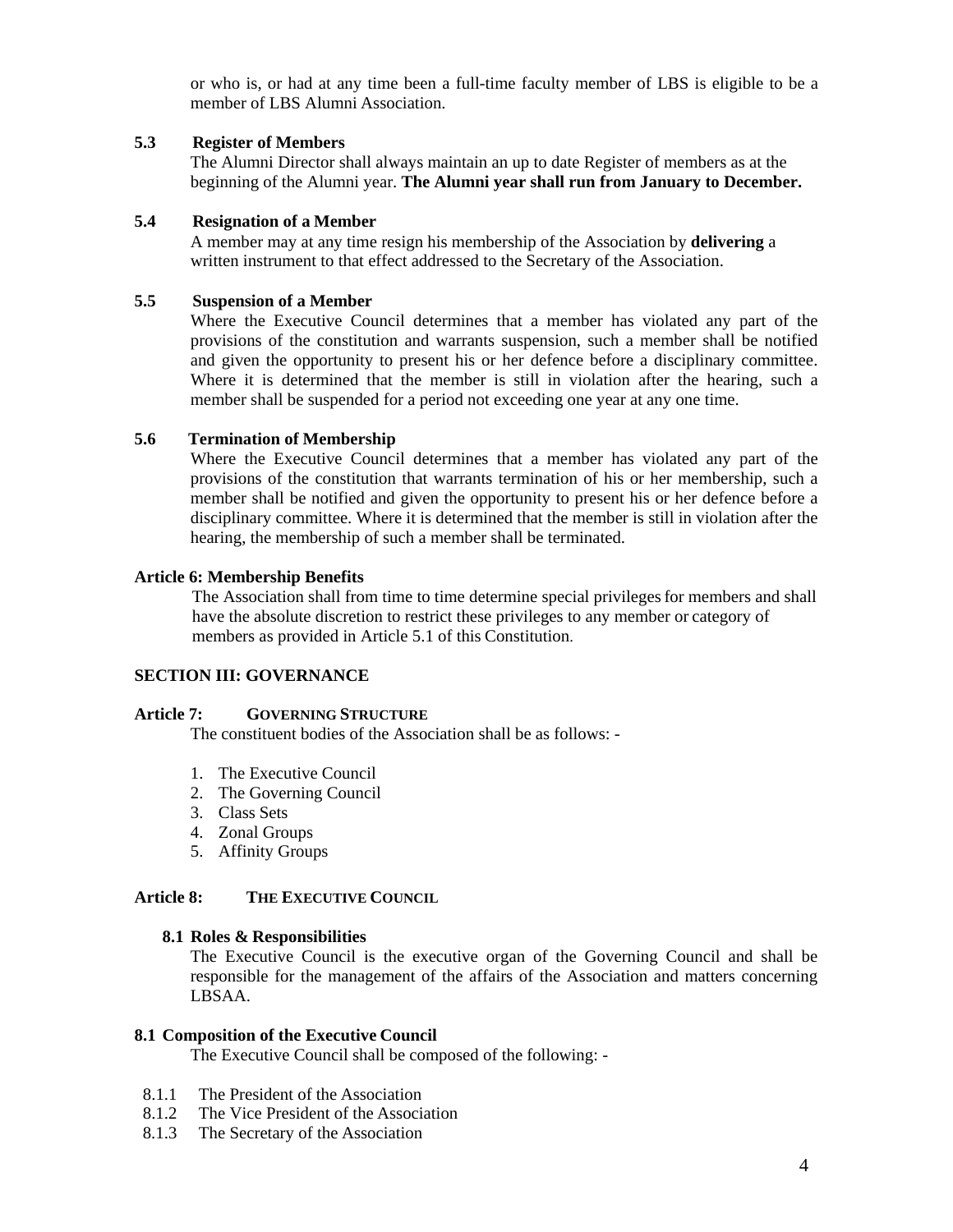- 8.1.4 The Immediate Past President of the Association
- 8.1.5 The Dean of LBS
- 8.1.6 The Director, Alumni Relations (from now on referred to as the Alumni Director)
- 8.1.7 A maximum of four members of the Association which shall be appointed by the incoming President and approved by the EXCO.
- 8.1.8 A maximum of four members of the Association which shall be appointed by the Dean of LBS and approved by the EXCO.

### **8.2 Appointment & Acceptance**

Upon appointment to the Executive Council, the Alumni Director shall notify or cause to be notified, the appointee, and upon receipt by the Alumni Director of his written acceptance, he shall become a member of the Executive Council.

### **8.3 Tenure of membership**

Membership of the Executive Council shall be for an initial period of two years. Executive Council members may be appointed for a further term of two years. The President and Vice-President shall not be appointed to the same positions upon the expiration of the maximum four-year term as Vice-President and President. The Immediate past president shall stay on as a member of the Council for a further term of two years to ensure the smooth running of the affairs of the Association and act as a guide for the new President.

### **8.4 Resignation of an Executive Council Member**

An Executive Council member may at any time resign his/her membership of the Council by delivering a written instrument to that effect addressed to the Secretary of the Association.

### **8.5 Retirement of an Executive Council Member**

An Executive Council member shall retire from the Council if he/she ceases to be a member of the body by which he became a member of the Council, or if he/she voluntarily retires in person from the position.

### **8.6 Suspension & Termination of an Executive Council Member**

- a) The Executive Council may suspend or terminate the membership of any of its members (other than the President, Vice President and Secretary) by simple majority vote of the Council members present.
- b) A member of the Executive Council may be suspended where he or she is unwilling or unable to attend at least 3 (three) consecutive meetings of the Executive Council. If following a prior suspension, a re-admitted member fails to attend 2 (two) consecutive meetings, his or her membership of the Executive Council will be terminated.
- c) The suspension or termination of the membership of a member of the Executive Council does not on its own suspend or terminate his/her membership of the Association.
- d) A member of the Executive Council whose membership is suspended or terminated as provided in Articles 5.5 and 5.6 above shall have his/her membership of the Council also suspended or terminated. Similarly, an Executive Council member who resigns his membership of the Association as provided by Article 5.4 above also resigns his membership of the Council.

# **8.7 Proceedings of the Executive Council**

a) A new Executive Council shall hold its inaugural meeting within six weeks from the date of the meeting of the Governing Council at which the Vice-President & Secretary of the Executive Committee were elected.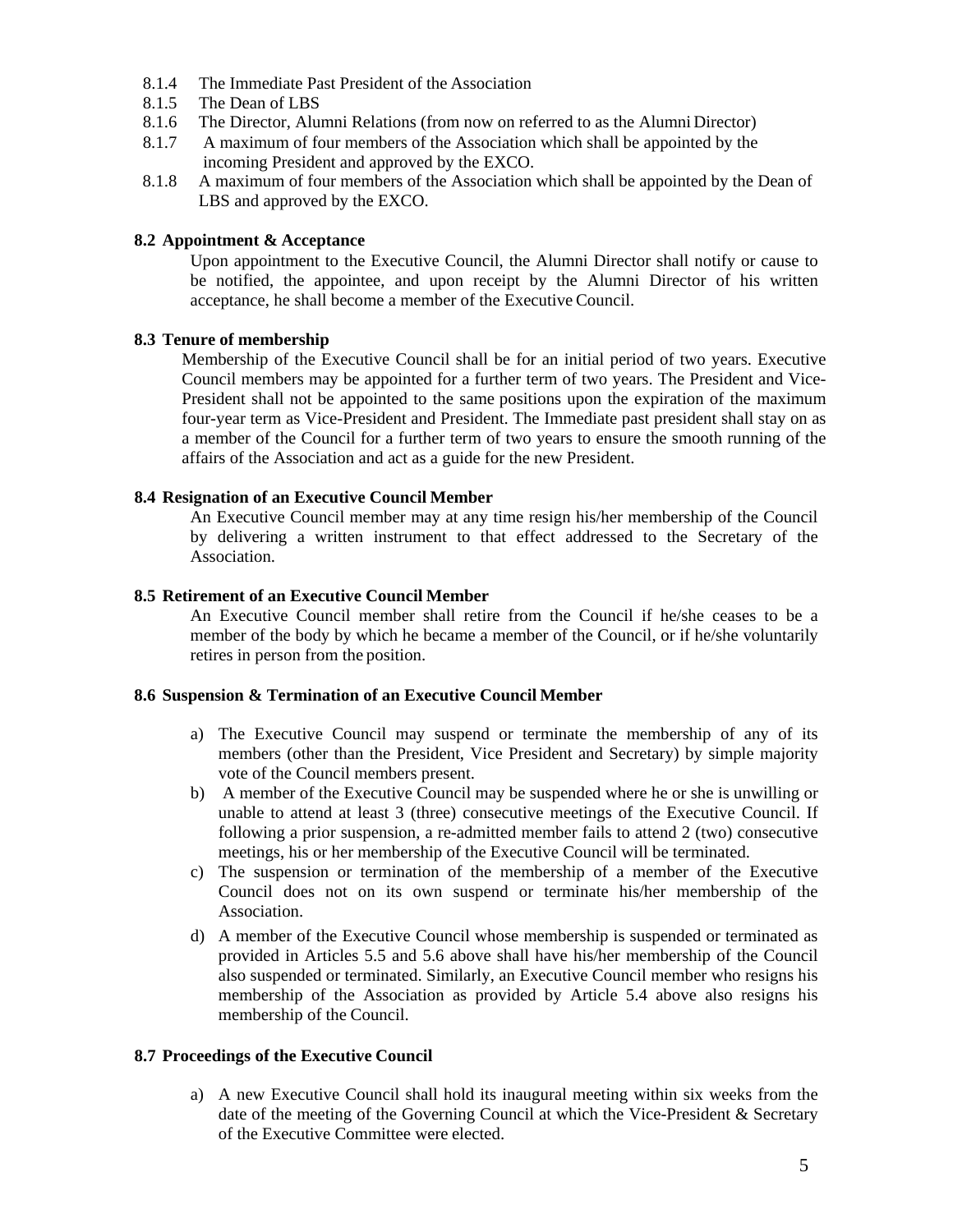- b) The President, Alumni Director or any three members of the Executive Council can convene meetings of theCouncil.
- c) A meeting shall require seven days written notice unless members accept a shorter notice, sent to the members by any of the prevailing means of communication.
- d) Decisions of the Executive Council shall be made by simple majority of the members present.

#### **8.8 Quorum**

- a) The quorum for an Executive Council meeting shall be any five members of the Council.
- b) The meetings shall be chaired by the President or in his or her absence by the Vice President.
- c) If both the President and Vice President are absent and the quorum for the meeting has been formed, then the meeting shall be chaired by any other member of the Council elected by the members of Council in that meeting, in the interim to chair that meeting.

#### **Article 9: THE GOVERNING COUNCIL**

### **9.1 Roles & Responsibilities**

The Governing Council shall have the duty of providing input into the decisions affecting the LBSAA.

### **9.2 Composition of Governing Council**

The Governing Council shall be composed of the following: -

- 1. The Executive Council
- 2. All Class Presidents
- 3. All Zonal Group Presidents
- 4. All Past Presidents of the Association
- 5. A maximum of five (5) members appointed by the Executive Council for the tenure of the particular Executive Council.
- 6. All Affinity Group Leads

#### **9.3.Register of Governing Council Members**

The Alumni Director shall always maintain an up to date Register of Governing Council members.

#### **9.4 Resignation of a Governing Council Member**

A Governing Council member may at any time, resign his/her membership of the Council by delivering a written instrument to that effect addressed to the Secretary of the Association stating his/her reasons for so resigning.

### **9.5 Retirement of a Governing Council Member**

A Governing Council member shall retire from the Council if he/she ceases to be a member of the body by which he became a member of the Council, or if he/she voluntarily retires in person from the position.

#### **9.6 Suspension/Termination of a Governing Council Member**

A Governing Council member may have his or her membership suspended/terminated upon the occurrence of any of the following:

(i) His or her membership of the Association is suspended or terminated as provided in Articles 5.5 and 5.6; or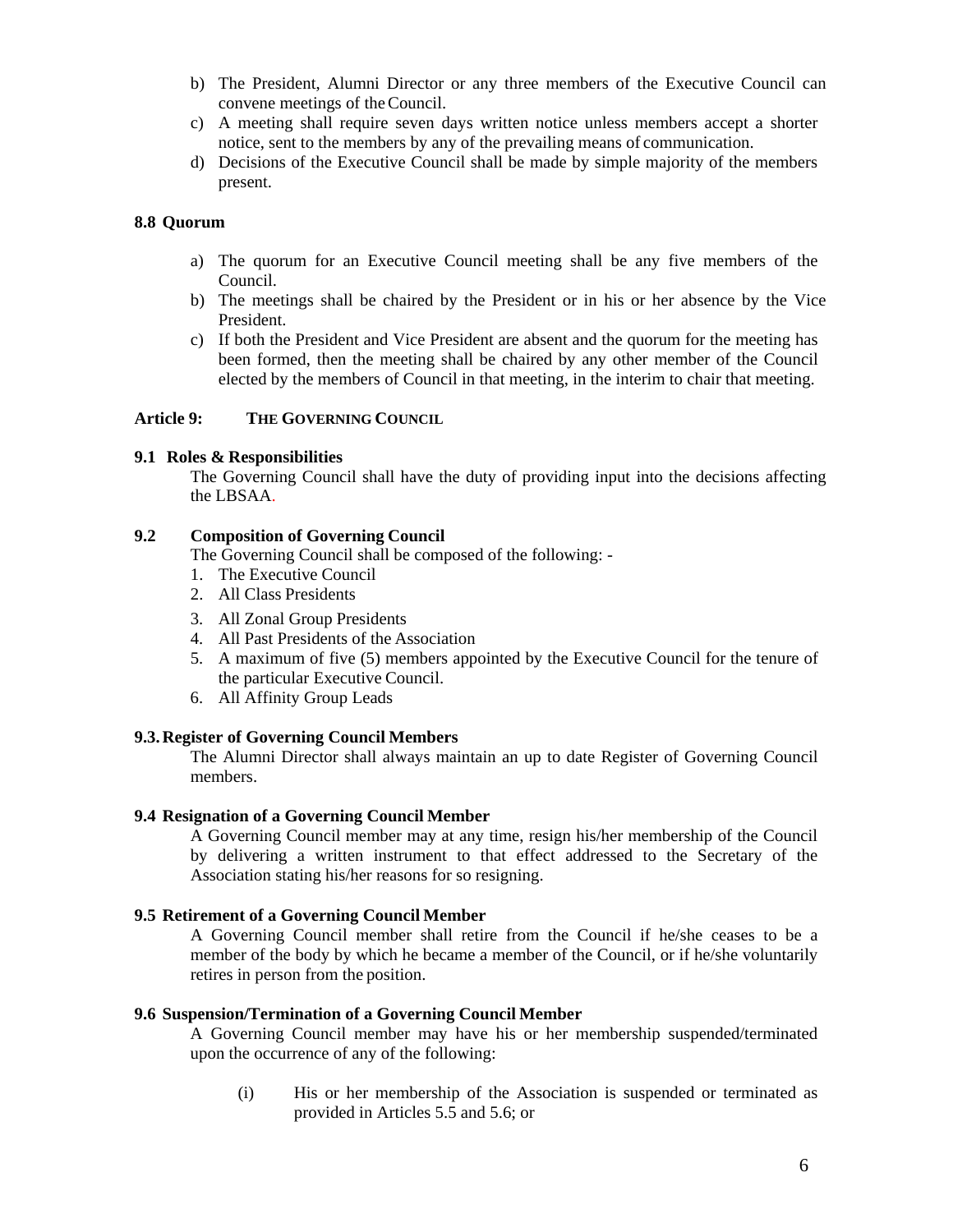- (ii) His of her membership of the Executive Council is suspended or terminated by Article 8.6 (b); or
- (iii) He or she resigns his or her membership of the Association as provided by Article 5.4 above.

#### **9.7 Proceedings of the Governing Council**

- (a) The Governing Council shall meet at least once every year, and at any other time that the Executive Council or the Dean of LBS, Pan-Atlantic University convenes a meeting. A meeting shall require seven clear days written notice, sent to the members by any of the prevailing means of communication. Unless otherwise provided in this Constitution, decisions of the Governing Council shall be made by simple majority of the members present.
	- (b)Any Governing Council member may give a proxy in writing to the Alumni Director to vote on his or her behalf, where he is unable to attend and vote at such meeting if he or she gives at least seven clear days' notice to that effect to the Alumni Director.

### **9.8 Quorum at meetings of Governing Council**

- a) The quorum for a Governing Council meeting shall be any fifteen (15) members of the Council. The meetings will be chaired by the President, or in his or her absence, by the Vice President.
- b) If both the President and Vice President are absent 10 **minutes** after the appointed time for the meeting, then the meeting will be chaired by any other member of the Council elected in the interim to preside over that meeting.

### **Article 10 CLASS SETS**

#### **10.1 Membership**

A Class Set shall comprise all such persons as in the records of LBS constitute a class set for a program and shall organise itself and its activities to agree with the aims and objectives of the Association and LBS.

#### **10.2 Officers**

Every Class Set shall elect among its members a President, a Vice-President, and a Secretary, whose tenures shall be two years, and who will be eligible for re-election for another consecutive term. After that, that Class President will only be eligible for election after another succeeding Class President's tenure. A Class Set may, if it considers it fit, elect other officers as may assist it in the smooth running of its affairs. It shall be the duty of a Class Set to notify the Alumni Director of its officers and its activities by the 31<sup>st</sup> of December each year*.*

#### **10.3 Conduct of Elections**

The Returning Officer for the maiden class election shall be the Alumni Director or his or her representative.

#### **10.4 Proceedings**

The proceedings of a Class Set meeting shall be regulated by that class set.

#### **10.5 Removal from Office**

Any member of the Class Executive Body may be removed by a simple majority of the class members present at a meeting, provided a quorum was formed

#### **10.6 Use of LBS Name**

No Class Set or member or group of members shall use or register or incorporate any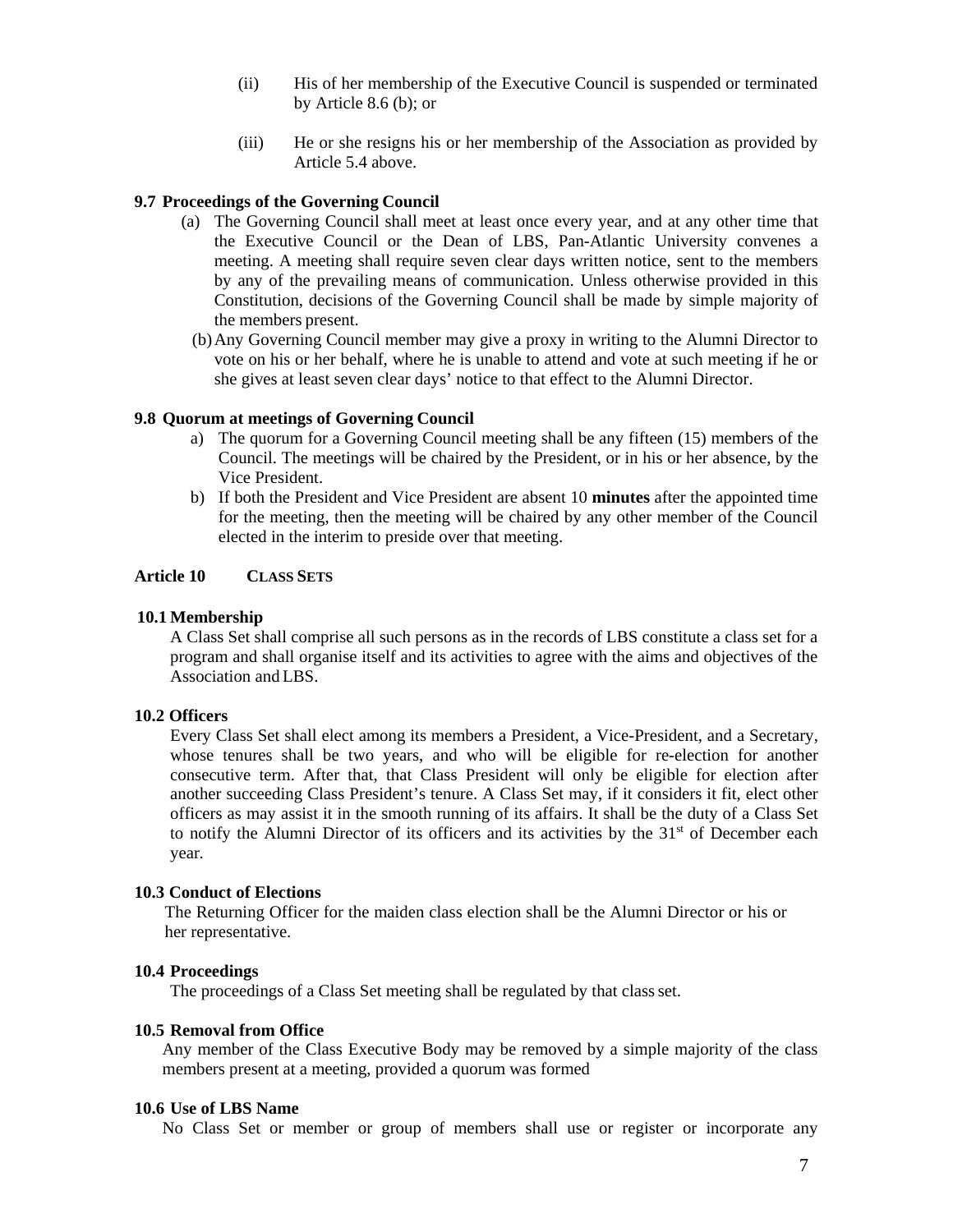association or body bearing the words "LBS" or "Lagos Business School". Class members may, however, come together as individuals and carry out any lawful activities as they may wish.

No member or group of members shall make use of the terms "LBS", "Lagos Business School" or "Pan-Atlantic University", or of the logo of LBS or PAU, in any written or electronic material which they may produce, without the prior written consent of the Alumni **Director** 

No class set or member or group of members shall organise any public event, involving the invitation of other members of the alumni association and members of the public in the name of the School or the Association without the prior written approval of the Executive Council of the Association.

### **Article 11: ZONAL GROUPS**

- 11.1 LBS or The Executive Council may from time to time designate a group of Alumni as a Zonal Group on such geographical lines as it may deem fit.
- 11.2 The Zonal Group shall comprise all such alumni in that zone and shall organise itself and its activities to agree with the aims and objectives of the Association and LBS.
- 11.3 Every Zonal Group shall elect among its members a President, a Vice-President, and a Secretary, whose tenures shall be two years, and who shall be eligible for re-election for a second term of two years. After that, that Zonal President shall only be eligible for election after another succeeding Zonal President's tenure. A Zonal Group may if it considers it fit, have other officers as may assist it in the smooth running of its affairs. It shall be the duty of a Zonal Group to notify the Alumni Director of its officers and activities by submitting a formal report by December 31<sup>st</sup> each year.
- 11.4 The Alumni Director or his or her Representative may attend meetings of the Zonal Group when opportune to do so*.* The Zonal group shall regulate its proceedings.
- 11.5The Returning Officer for the maiden Zonal Group election shall be the Alumni Director or his or her representative.
- 11.6 No zonal group or group of members in a zone shall organise any public event, involving the invitation of other members of the alumni association and members of the public in the name of the School or the Association without the prior written approval of the Executive Council as communicated by the Alumni Director.

#### **Article 12: SPECIAL INTEREST OR AFFINITY GROUPS**

- 12.1 LBS or The Executive Council may authorise the formation of other stable groups among the members of the Association to cater for areas of special interest or particular affinities. Such groups shall organise themselves and their activities to agree with the aims and objectives of the Association and LBS.
- 12.2The Affinity or Special Interest Group shall comprise all such alumni who are interested in the stated affinity, irrespective of location or class
- 12.3 Every Affinity Group shall elect among its members a Group Lead and a Secretary, whose tenures shall be two years respectively. The Group Lead and Secretary shall be eligible for reelection for another term of two years. An Affinity group may, if it considers it fit, elect other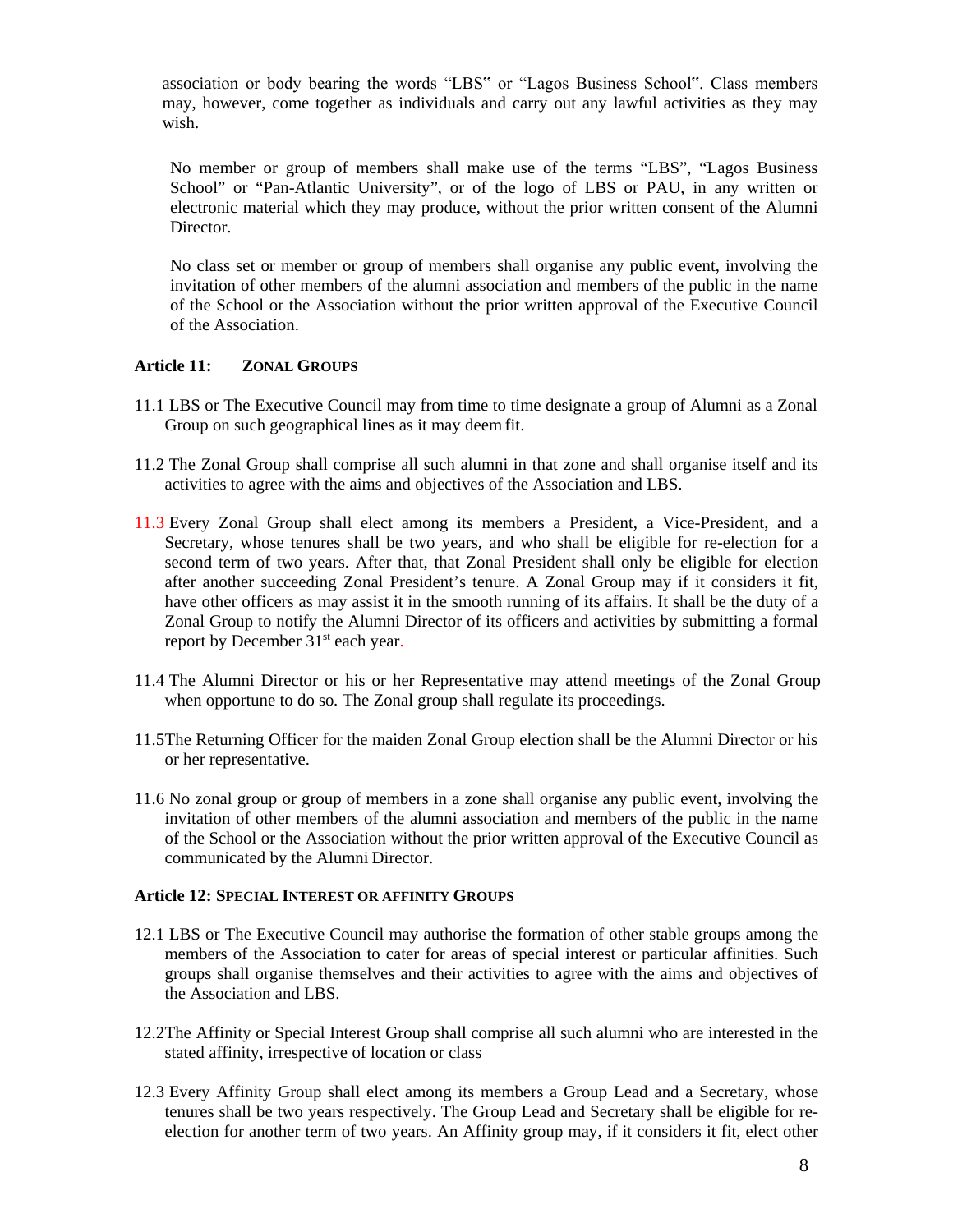officers that may assist in the smooth running of its affairs. It shall be the duty of the executives of the Affinity Group to notify the Alumni Director of its officers and activities by submitting a formal report by December  $31<sup>st</sup>$  each year.

- 12.4 The Affinity group shall regulate its proceedings.
- 12.5 No Affinity group shall organise any public event, involving the invitation of other members of the Alumni Association and members of the public in the name of the Association without the prior written permission of the Executive Council as communicated by the Alumni Director.
- 12.6 All Affinity groups shall be apolitical and non-religious

### **Article 13: COMMITTEES**

The Governing Council or the Executive Council may from time to time appoint such Committees as they consider necessary for the execution of specific tasks within the work of the Association. Any member of the Association shall be eligible for appointment to aCommittee.

### **SECTION IV: OFFICERS OF THE ASSOCIATION**

### **Article 14: The President**

- a) There shall be a President of the Association whose tenure of office shall be two years. Unless otherwise decided by the Governing Council by simple majority, the Vice President shall become the President upon the expiration of the term of office of the incumbent President.
- b) The role of the President shall be:
	- (i) Be responsible for setting the strategic direction for the association
	- (ii) Preside over the meetings of the Executive  $\&$  Governing Councils
	- (iii) Attend all official school functions related to Alumni and any other official event to which he or she is invited
	- (iv) Provide input into the programs put up for the Alumni body
	- (v) Project and protect the image of the school and the Alumni Association
	- (vi) Interface with the Alumni Relations Department.
- c) The Governing Council may, as deemed necessary, review the suitability or otherwise of the Vice President to assume the position of the President at the expiration of the tenure of the incumbent. If the Governing Council finds the Vice President unsuitable to assume the role of the President, a direct election to the office of the President shall be conducted using the election procedure provided in Article 17.
- d) If a vacancy arises in the office of the President arising from whatever cause, then the Vice President shall assume the role of President until the following plenary meeting of the Governing Council. In addition to completing the remainder of the past President's term, the new President shall also carry on in that capacity for his or her fulltenure.
- e) Where the President is incapable of discharging his/her duties, the Executive Council is required to inform the Governing Council. Following same, the Governing Council may remove the President from office by a two-thirds majority vote.

Where the President is unable to participate in 3 (three) consecutive meetings of either the Governing Council or the Executive Council, the Executive Council is also required to inform the Governing Council of this positon. Subsequent to same, the Governing Council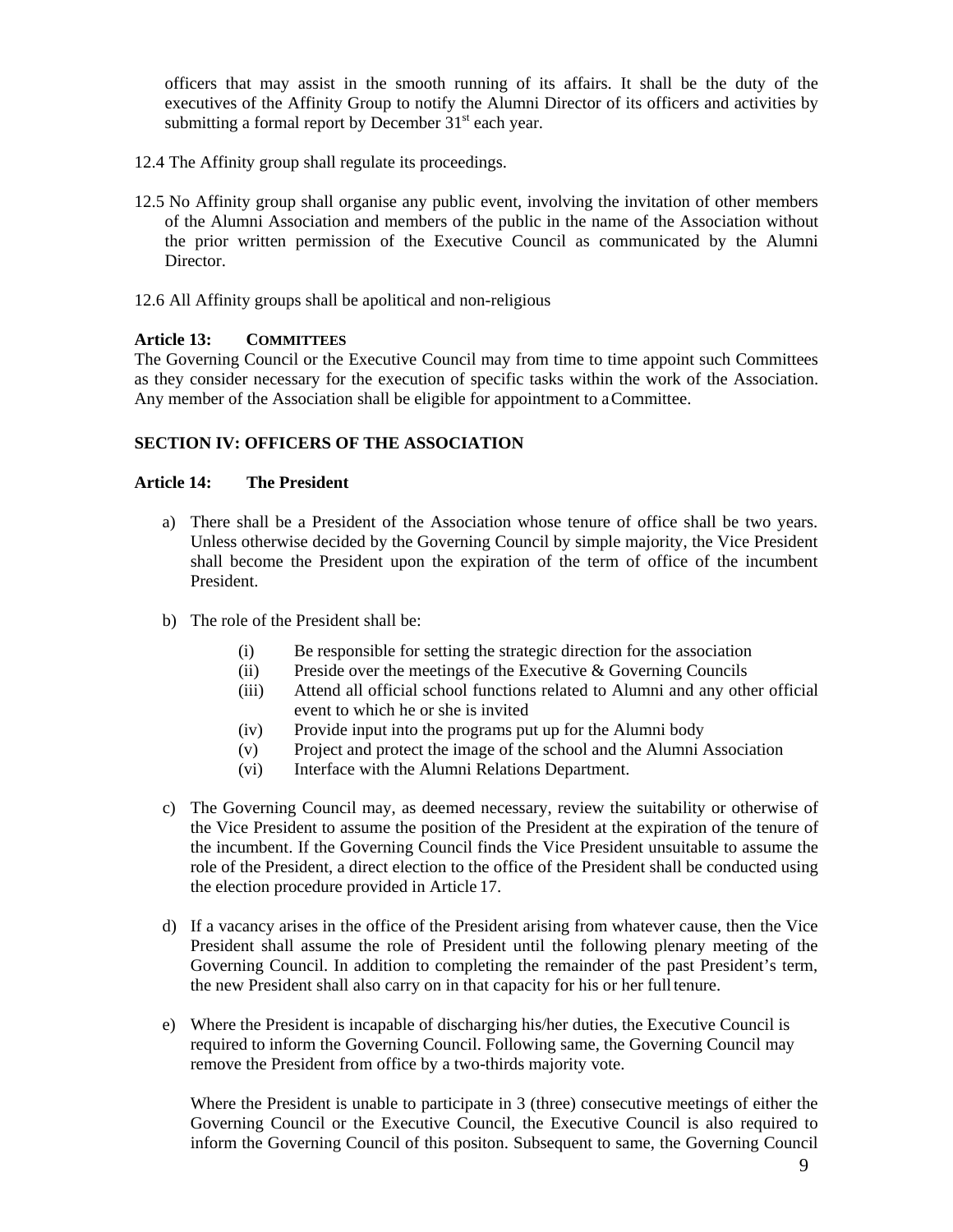may remove the President by a simple majority vote.

### **Article 15: The Vice President**

- a) There shall be a Vice President of the Association whose tenure of office shall be two years and shall run concurrently with that of the President.
- b) Any member of the Association shall be eligible for nomination for election to the office of Vice President subject to the nomination guidelines as stated in Article 17. The Executive Council may amend the guidelines from time to time as and when required*.*
- c) The Vice President will be elected using the election procedure provided by Article17.
- d) If a vacancy arises in the office of Vice President from whatever cause, then the Governing Council shall elect any member to fill in this position in accordance with Article 17. In addition to completing the remainder of the past Vice President's term, the new Vice President will also be eligible to become the President.
- e) The role of the Vice-President shall be to:
	- (i) Represent the president whenever he or she is unable to fulfil any of the roles stated in Article 14(b) above.
	- (ii) Provide input into the programs put up for the Alumni body
	- (iii) Project and protect the image of the school and the Alumni Association
	- (iv) In addition to the President, interface with the Alumni Relations Department
- f) Where the Vice-President is incapable of discharging his/her duties, the Executive Council is required to inform the Governing Council. Following same, the Governing Council may remove the Vice-President from office by a two-thirds majority vote.

Where the Vice-President is unable to participate in 3 (three) consecutive meetings of either the Governing Council or the Executive Council, the Executive Council is also required to inform the Governing Council of this position. Subsequent to same, the Governing Council may remove the Vice-President by a simple majority vote.

# **Article 16: The Secretary**

- a) There shall be a Secretary of the Association whose tenure of office shall be two years and shall run concurrently with that of the President.
- b) Any member of the Association shall be eligible for nomination for election to the office of the Secretary. A retiring Secretary shall be eligible for re-election subject to the nomination guidelines as stated in Article 17. The Executive Council may amend the guidelines from time to time as and when required.
- c) The Secretary shall be elected using the election procedure as stated in by Article17.
- d) The role of the Secretary shall be to:
	- (i) Setting the agenda for the meetings together with the President
	- (ii) Call for meetings of the Executive  $\&$  Governing Councils when due, giving appropriate notice as defined within the constitution
	- (iii) Send reminders of meetings as required
	- (iv) Record and maintain minutes of all Executive and Governing Council Meetings and circulate such to members within defined time frames
	- (v) Keeping records and all documents related to Executive & Governing Councils deliberations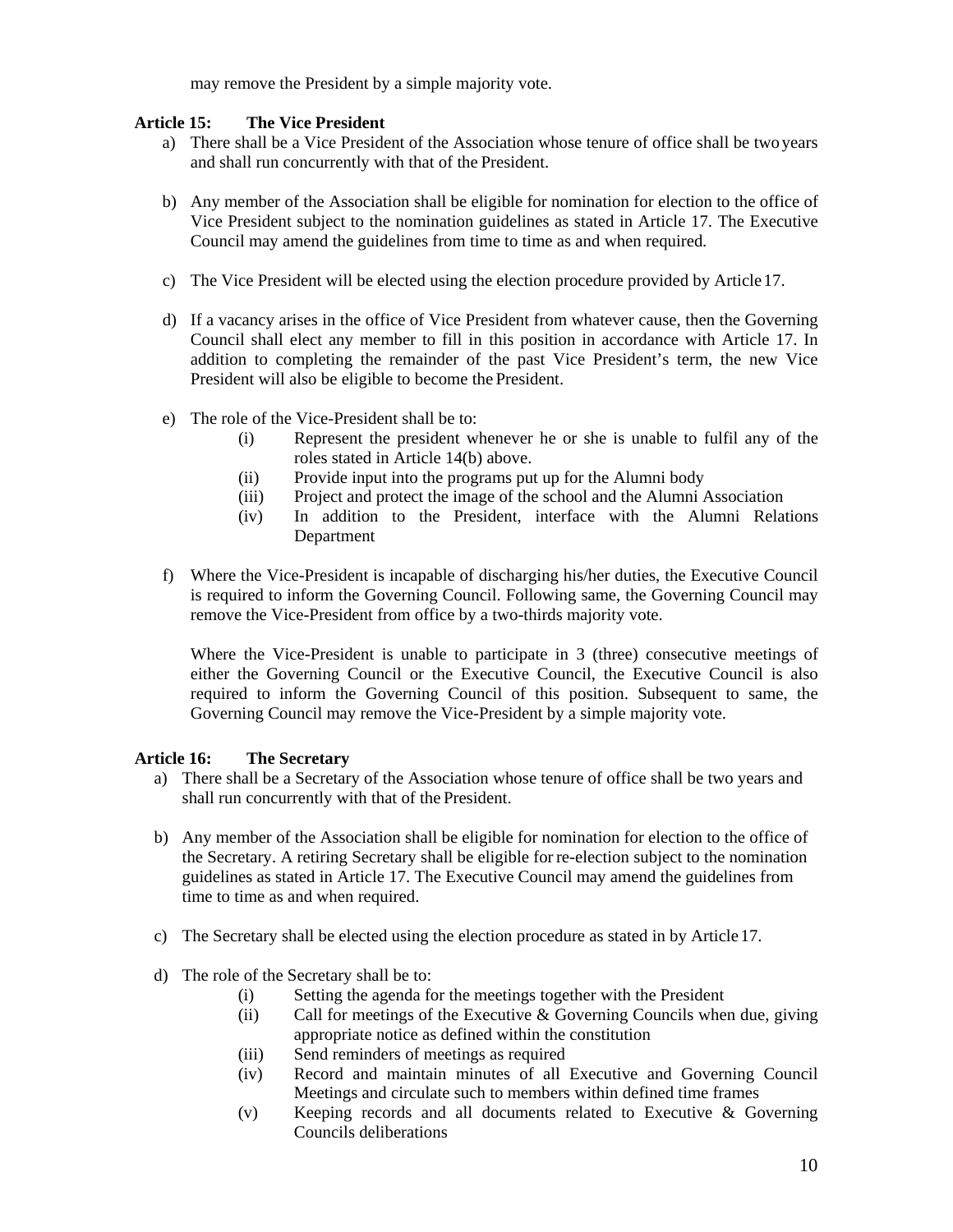- e) If a vacancy arises in the office of the Secretary from whatever cause, then the Executive Council shall elect any member to fill this position until the next Governing Council meeting. In addition to completing the remainder of the past Secretary's term, the new Secretary shall be eligible for election to that same office.
- f. Where the Secretary is incapable of discharging his/her duties, the Executive Council is required to inform the Governing Council. Following same, the Governing Council may remove the Vice-President from office by a two-thirds majority vote.

Where the Secretary is unable to participate in 3 (three) consecutive meetings of either the Governing Council or the Executive Council, the Executive Council is also required to inform the Governing Council of this position. Subsequent to same, the Governing Council may remove the Secretary by a simple majority vote.

### **Article 17: Other Executive Council Members**

The role of appointed EXCO members shall be:

.

- 1. To provide input into various issues concerning the alumni body
- 2. Attend official functions of the school related to the Alumni body and any other official function they are invited to, as much as possible
- 3. Project and protect the image of the school and the Alumni Association
- 4. Participate in meetings and activities of the Governing Council

#### **Article 18: Nomination and Election Procedures**

Appointments to the offices of the Vice President or Secretary or other officers of the Association or the officers of a zonal group or special interest group shall be by election conducted in the following manner

- a) The officer shall be elected among the member candidates nominated by a Class, a Zonal Group, an Alumni Group, a Special Interest Group or the ExecutiveCouncil.
- b) Elections to the offices of Vice President and Secretary of the Association shall be by secret ballot and shall be determined by a simple majority of votes cast at a meeting of the plenary Governing Council.
- c) The Returning Officer of the election shall be the Alumni Director, or in his or her absence, a representative.
- d) Any Governing Council member may give a proxy in writing to the Alumni Director to vote on his or her behalf where he/she is unable to attend and vote at such election if he or she gives at least two clear days' notice to that effect to the AlumniDirector.
- e) The nominees for the position of Vice President must:
	- 1. Be seasoned professionals, as defined in Article 23
	- 2. Be persons who have run or is the head of a reputable organisation, as defined in Article 23, whose business practices are widely known to be ethical
	- 3. Be persons of proven integrity in both their public and private lives
	- 4. Be persons whose values are consistent with the core beliefs and values of LBS
	- 5. Possess excellent interpersonal skills and the ability to work well with others
	- 6. Be committed to the growth of LBS, the Alumni Association and the benefit of its members
	- 7. Be financial members of the Alumni Association
	- f) The nominees for the position of Secretary must:
		- 1. Be seasoned professionals
		- 2. Possess excellent writing and verbal communication skills
		- 3. Be persons of proven integrity in both their public and private lives
		- 4. Be persons whose values are consistent with the core beliefs and values of LBS
		- 5. Possess excellent interpersonal skills and the ability to work well with others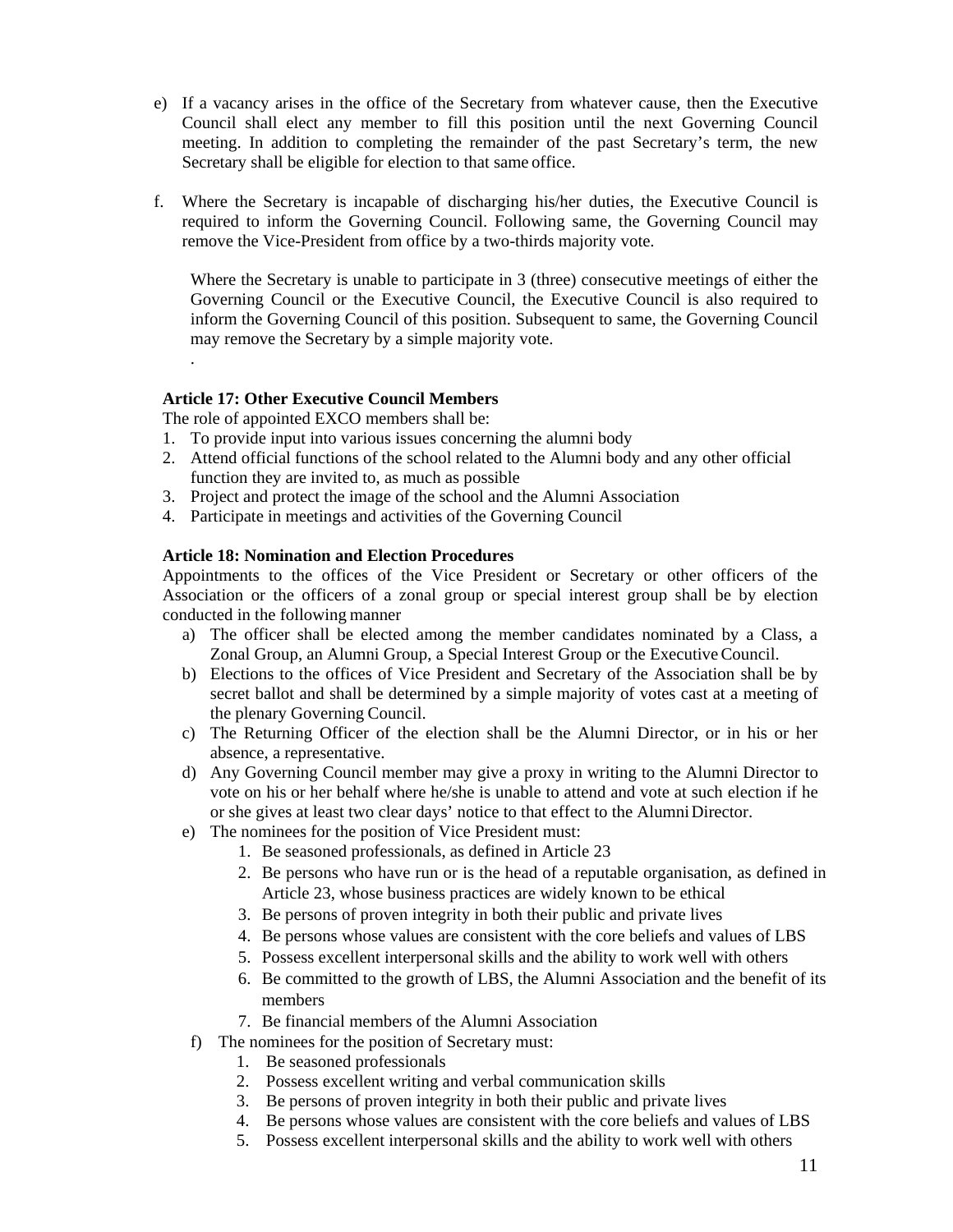- 6. Be committed to the growth of LBS, the Alumni Association and for the benefit of its members
- 7. Be financial members of the Alumni Association
- 8. Have prior similar or related experience in such roles
- g) Nominations for the positions of Vice-President and Secretary shall be open eight weeks before the meeting of the Governing Council in which the election shall be held and shall close four weeks before the said meeting. All nominations shall be in writing via electronic forms or any other means as may be determined by the Alumni Relations **Office**
- h) The Executive Council reserves the right not to put up for election any nominee that does not fit the guidelines previously set forth. Once approved by the Executive Council, all nominees shall be contacted to confirm their willingness and availability to serve before being put up for election by the Alumni Relations Office. The names of the nominees shall be published to the alumni body two weeks before the Governing Council Meeting in which the election shall be held. The names and profiles of the nominees shall be published to the members of the Governing Council members two weeks before the election.
- i) Nominees should attend the Governing Council meeting where the election shall hold and shall be required to introduce themselves and answer questions concerning their plans if elected to office. Attendance may be via electronic means if physical presence is not possible.
- j) Nominees are prohibited from distributing handbills and other items or any other form of extensive campaigning before the elections.
- k) Elections of the Presidents or other officers of any Alumni Group shall be by simple majority of votes in an election conducted by the particular Alumni Group in a fair manner.

### **Article 19: Resignation from Office**

The President or any other officer of the Association may at any time, resign his/her office by delivering a written instrument to that effect to the Secretary and the Alumni Director of the Association.

### **SECTION V FINANCE**

#### **Article 20: Finance**

- a) LBS shall be responsible for the financial management of the affairs of the Association. The Subscription dues of members shall be paid directly to LBS.
- b) LBS shall prepare and present to the Executive Council the annual accounts and budget of the Association.
- c) LBS, in consultation with the Executive Council, shall determine the subscription dues payable by members.

### **SECTION VI MISCELLANEOUS**

#### **Article 21: Dispute Resolution**

Any dispute arising between members or between a member(s) and the Association or LBS, or in connection thereof, including any dispute on the interpretation of this Constitution or any rights, duties, privileges and powers deriving therein, shall first be referred to the Executive Council for mediation in such a manner as the Executive Council may at the time determine; and if no compromise or settlement is reached on the dispute by the Executive Council within 30 (thirty) days, then to the Governing Council for Arbitration, by a panel appointed by the Governing Council from amongst their members , and the decisions of the arbitral panel, subject to ratification by the Governing Council, shall be final and binding on the disputing parties.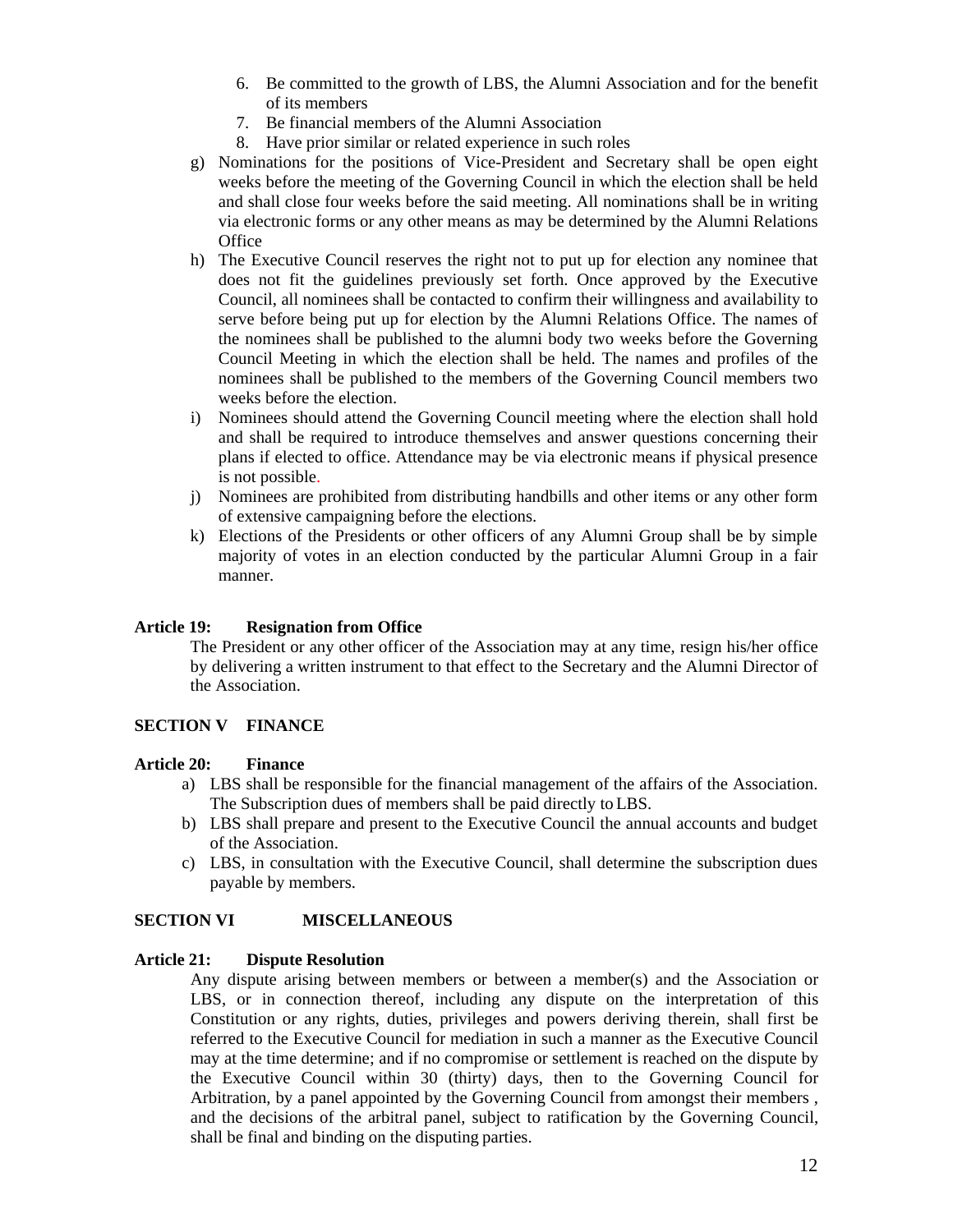### **Article 22: Amendment of Constitution**

- a) This Constitution may be amended at the instance of LBS, the Governing Council, Executive Council or an Alumni group of the Association by the submission of the proposed amendment to the Alumni Director at least 30 days to a meeting of the GoverningCouncil.
- b) The Alumni Director will circulate draft copies of the proposed amendment to members of the Governing Council not later than seven days to the meeting of the Governing Council.
- c) The Governing Council may endorse and approve of the amendment by a two-thirds majority of the Council members present and voting at a duly convened meeting.

# **Article 23: Interpretation**

.

| "Alumni Group"                | includes any Class Set, Zonal Group, LBS and Special Interest<br>or Affinity Group                                                                                                                                                                                                                                               |
|-------------------------------|----------------------------------------------------------------------------------------------------------------------------------------------------------------------------------------------------------------------------------------------------------------------------------------------------------------------------------|
| "Business or Profit purposes" | means any purpose other than for a not-for-profit purpose                                                                                                                                                                                                                                                                        |
| "Degree Programme"            | includes the full-time Master of Business Administration, the<br>Executive Master of Business Administration, the Doctor of<br>Philosophy (PhD) degree, the Master of Philosophy (M Phil) degree<br>and any other degree or diploma programme as may from time to<br>time be approved by the Management of Lagos Business School |
| "Dispute"                     | includes but is not limited to any disagreement, misunderstandings,<br>uncertainties about new grounds and "grey areas."                                                                                                                                                                                                         |
| "Executive Programme"         | the Chief Executive Programme, the Advanced<br>includes<br>Management Programme, the Senior Management Programme, the<br>Owner Manager Programme and any other Programme that the<br>Management of LBS decides is an Executive Programme.                                                                                        |
| "LBS"                         | means the Lagos Business School                                                                                                                                                                                                                                                                                                  |
| "Mediation & Conciliation"    | includes such amicable ways and means of resolving a dispute in<br>such a way as not to detrimentally affect the Association or LBS.                                                                                                                                                                                             |
| "PAU"                         | means the Pan-Atlantic University                                                                                                                                                                                                                                                                                                |
| "Professional"                | Persons who possess a high degree of knowledge and skill in their<br>respective areas of expertise.                                                                                                                                                                                                                              |
| "Reputable Organisation"      | Organisation that is trustworthy or respectable in the business<br>community                                                                                                                                                                                                                                                     |
| "The Association"             | means the Lagos Business School Alumni Association                                                                                                                                                                                                                                                                               |

Made under the authority of the Governing Council & Annual General Meeting of the Association, at Lagos this  $4<sup>th</sup>$  day of May, in the year of our Lord, Two Thousand and One.

And amended under the authority of the Governing Council of the Association, at its meeting in Lagos this  $11<sup>th</sup>$  day of November, in the year of our Lord, Two Thousand and Seventeen.